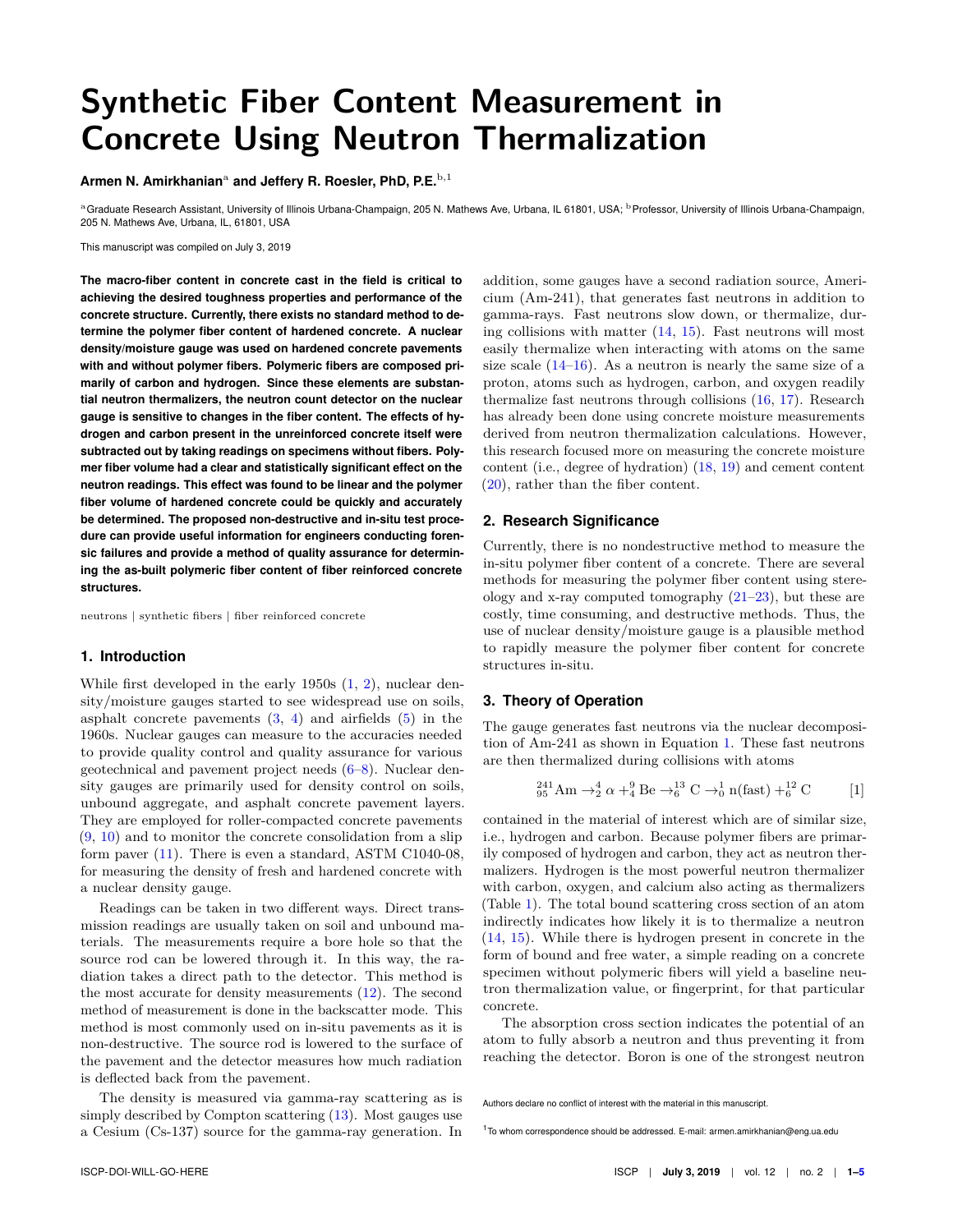<span id="page-1-0"></span>**Table 1. Neutron Thermalization Properties of Various Nuclei [\(17\)](#page-4-2)**

| Element  | <b>Total Bound Scattering</b><br>Cross Section [barn] | Absorption<br>Cross Section [barn] |
|----------|-------------------------------------------------------|------------------------------------|
| Hydrogen | 82.02                                                 | 0.3326                             |
| Carbon   | 5.55                                                  | 0.0035                             |
| Oxygen   | 4.23                                                  | 0.0002                             |
| Aluminum | 1.5                                                   | 0.231                              |
| Silicon  | 2 17                                                  | 0.171                              |
| Calcium  | 2.83                                                  | 0.43                               |
| Boron    | 5.24                                                  | 768                                |

Absorption cross section for 2,200 m/s neutrons. 1 barn =  $1E^{-24}$  cm<sup>2</sup>.

absorbers and can significantly affect neutron count readings. Even though boron is 2,300 times better at absorbing neutrons than hydrogen, it is rarely found in any significant quantities in concrete. The most likely method of boron introduction into concrete is through the use of certain retarders, in the form of sodium borate [\(6\)](#page-3-5).

#### **4. Experimental Procedure**

To assess if the nuclear gage could accurately determine the polymeric fiber content in concrete, several different concrete specimens were tested in the lab and field. A Troxler 3450 RoadReader Plus nuclear density/moisture gauge was used for all measurements. The gauge was fully calibrated before each set of measurements. The calibration procedure was done on the standard Teflon block provided by the manufacturer. Four readings of four minutes each were taken to measure the background radiation. The gauge stored these values internally and used them to subtract out the background radiation. Because the laboratory specimens were tested indoors, multiple readings were taken in several locations within the lab to ensure there were no extraneous reflections off of the laboratory walls or floors. The outdoor field specimen measurements were taken the same day for the individual data sets to prevent any differences in slab moisture affecting the gauge.

The measurements were taken in backscatter mode as the neutron source was permanently affixed to the base of the gauge. The raw neutron counts were recorded instead of the moisture measurements. This prevented introduction of errors due to the unpublished calculation methods within the gauge. The Troxler 3450 nuclear gauge has an internal scaling factor for the raw neutron counts. For a 60 second exposure time, the neutron counts are scaled down by a factor of 8 and for a 240 second exposure, the counts are scaled down by a factor of 32. The neutron count results presented are the scaled values reported by the gauge.

#### **5. Laboratory Specimens and Results**

In order to establish the feasibility of applying the nuclear gauge to fiber content determination, three, 0.05 m3 blocks of concrete  $(0.3 \text{ m x } 0.3 \text{ m x } 0.6 \text{ m})$  were cast with  $0.0\%$ ,  $0.3\%$ , and 0.6% polymer fibers by volume. The concrete mixture design, shown in Table [2,](#page-1-1) was the same for the all the lab blocks. The blocks were air cured in the lab for 60 days to ensure the moisture content within the specimen had become stable. In the backscatter mode, no bore holes were needed for measurements as the neutron source is permanently fixed

<span id="page-1-1"></span>

|                              | Lab Blocks<br>[ $\text{kg/m}^3$ ] | Field #1<br>[ $kg/m3$ ] | Field $#2^*$<br>[ $kg/m3$ ] |
|------------------------------|-----------------------------------|-------------------------|-----------------------------|
| <b>Portland Cement</b>       | 287                               | 250                     | 287                         |
| Class C Fly Ash              | 69                                | 83                      | 69                          |
| Recycled CA-07 <sup>†</sup>  |                                   |                         | 758                         |
| Limestone CA-07 <sup>+</sup> | 832                               | 1129                    | 832                         |
| Limestone $CA-16^+$          | 278                               |                         | 274                         |
| Natural Sand                 | 740                               | 720                     | 732                         |
| Fiber Content <sup>‡</sup>   | $0.0.3$ . and $0.6\%$             | 0 and $0.4%$            | 0 and $0.4%$                |
| Water <sup>§</sup>           | 141                               | 140                     | 141                         |
| w/cm Ratio                   | 0.40                              | 0.42                    | 0.40                        |

<sup>∗</sup>Specimens 2-1 and 2-2 had recycled coarse aggregate; 2-3 and 2-4 had limestone aggregate

†These gradations are from the Illinois Department of Transportation, 2007.

‡Fiber content is by volume percent of concrete mixture. §Retarder and water-reducer was added as needed.

#### <span id="page-1-2"></span>**Table 3. Neutron Measurements of Laboratory Specimens**

|                     | 0.0% Fiber Vol. |       |         | 0.3% Fiber Vol. | 0.6% Fiber Vol. |         |
|---------------------|-----------------|-------|---------|-----------------|-----------------|---------|
|                     | 60 s            | 240 s | 60 s    | 240 s           | 60 s            | 240 s   |
| Average [counts]    | 128             | 129   | 137     | 136             | 149             | 148     |
| St. Dev. [counts]   | 4               | 5     | 6       | 3               |                 |         |
| Coeff. of Variation | 3.1%            | 3.9%  | $4.4\%$ | 22%             | 0.7%            | $0.7\%$ |

in the base of the gauge. The specimens were tested 3 times at both 60 s and 240 s exposure times without movement of the gauge between measurements.

Three readings were taken on each specimen and exposure time and then averaged, as listed in Table [3.](#page-1-2) As expected, the neutron count increased with the fiber volume in the laboratory concrete specimens, i.e., more thermalization sources present, for both exposure times. The coefficients of variation of all measurements were low and consistent with neutron measurements on various soils [\(7\)](#page-3-13). A two-sample t-test conducted on the different exposure times for each fiber volume indicated that there was no statistical difference between the 60 s and 240 s exposure times. The data for the 60 s measurements is plotted in Figure [1](#page-2-0) including a linear regression fit. The least squared linear regression defining the data in Figure [1](#page-2-0) is described by Equation [2:](#page-1-3)

<span id="page-1-3"></span>
$$
N = 35f + 127.5
$$
 [2]

where  $N$  is the neutron count and  $f$  is the fiber percentage by volume. The fit has a  $R^2$  value of 0.99 with a root mean squared error (RMSE) of 1.23.

Even with the consistent results, the depth to which 98% of the neutrons penetrated was calculated using Equation [3:](#page-1-4)

<span id="page-1-4"></span>
$$
d = 2.54 \left( 11 - (0.17M) \right) \tag{3}
$$

where *d* is the depth of penetration, in centimeters, and *M* is the moisture, as calculated by the gauge, in pounds per cubic foot [\(12\)](#page-3-10). Table [4](#page-2-1) lists the depths of penetration calculated for all of the test specimens (lab and field). The laboratory specimens, being 30.5 cm thick, were thicker than the calculated nominal depth of penetration of 25.9 cm. Furthermore,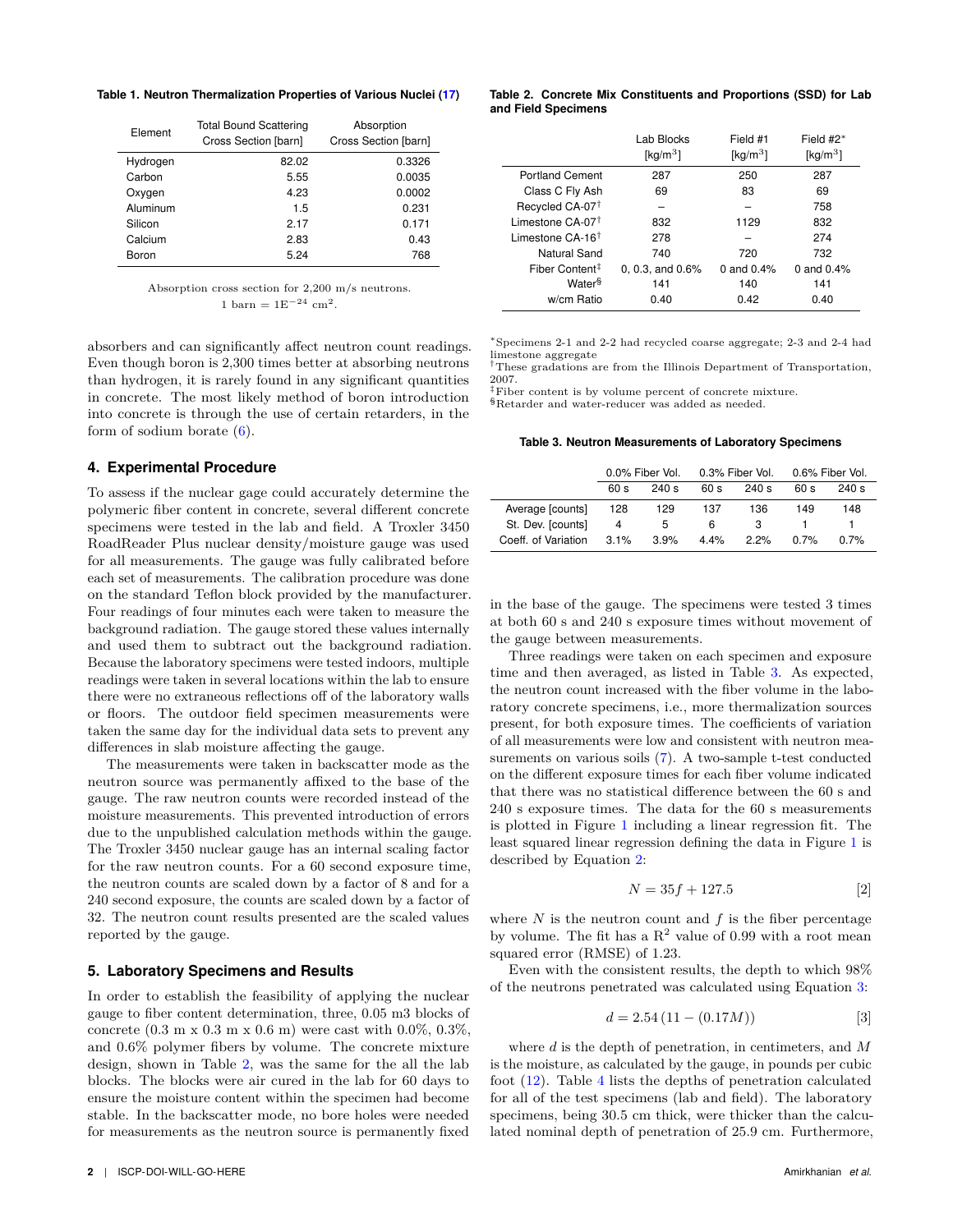<span id="page-2-1"></span>**Table 4. Neutron Penetration Depths of All Specimens**

| Specimen<br>ID     | Specimen<br>Thickness<br>[cm] | Penetration<br>Depth<br>[cm] | Fibers? |  |
|--------------------|-------------------------------|------------------------------|---------|--|
| Lab <sub>0.0</sub> | 30.5                          | 25.9                         | N       |  |
| Lab <sub>0.3</sub> | 30.5                          | 25.7                         | Y       |  |
| Lab 0.6            | 30.5                          | 25.4                         | Y       |  |
| Field 1-1          | 10.2                          | 23.4                         | Ν       |  |
| Field 1-2          | 15.2                          | 23.4                         | Ν       |  |
| Field 1-3          | 15.2                          | 23.4                         | Ν       |  |
| Field 1-4          | 20.3                          | 23.6                         | Ν       |  |
| Field 1-5          | 8.9                           | 24.1                         | Υ       |  |
| Field 1-6          | 8.9                           | 24.1                         | Υ       |  |
| Field 2-1          | 15.2                          | 22.9                         | Ν       |  |
| Field 2-2          | 15.2                          | 22.6                         | Y       |  |
| Field 2-3          | 30.5                          | 23.9                         | Ν       |  |
| Field 2-4          | 30.5                          | 23.6                         |         |  |

<span id="page-2-0"></span>

**Fig. 1.** Neutron Measurements and Linear Regression of Laboratory Specimens.

it appeared that there was little effect of the fiber volume on the penetration depth of the neutrons. This is misleading as the equation for calculating the depth of penetration is an empirical approximation based on soils and asphalt concrete. A new equation would need to be developed in order to accurately calculate the depth of penetration. Nevertheless, the neutron penetration calculation is a way to check that for the laboratory specimens the surrounding ground did not affect the measurement.

**A. Field Measurement #1 and Results.** An existing 120 meter concrete pavement section with and without fibers was tested to examine the prediction capability of the nuclear gauge in the field. This pavement test section had two measurements done on the concrete with an asphalt base while three measurements were taken on a granular base layer as noted in Table [5.](#page-2-2) Ottawa sand was used beneath the gauge to level the gauge relative to the pavement surface.

The initial results from the first field test section revealed a limiting factor in using the gauge for polymer fiber measurements. Table  $6$  shows the data collected from the field concrete slabs revealed an opposite trend as what was expected based on the laboratory measurements. As noted in the Table 5, the depth of penetration is approximately 25 cm for the laboratory specimens and therefore it is expected the neutron count will be affected by the base layer beneath in the concrete slab in the field for these sections since they are all under 20 cm. For this current gauge configuration, there appears to be a

#### **Table 5. Field Pavement Characteristics**

<span id="page-2-2"></span>

| Specimen ID   | Fibers? | <b>Base Material</b> | <b>Pavement Thickness</b><br>[cm] |
|---------------|---------|----------------------|-----------------------------------|
| $1 - 1$       | N       | Asphalt              | 10.2                              |
| $1 - 2$       | N       | Asphalt              | 15.2                              |
| $1 - 3$       | N       | Granular             | 15.2                              |
| $1 - 4$       | N       | Granular             | 20.3                              |
| 1-5 and $1-6$ | Y       | Granular             | 8.9                               |
| $2 - 1$       | N       |                      | 15.2                              |
| $2 - 2$       | Y       |                      | 15.2                              |
| $2 - 3$       | N       |                      | 30.5                              |
| $2 - 4$       | Υ       |                      | 30.5                              |

required minimum pavement thickness needed to ensure that only the concrete volume is being measured and not the base layer beneath.

Specimens 1-1 and 1-2 had the highest neutron count. This is due to the significant amounts of hydrogen and carbon present in the asphalt base layer underneath the plain concrete slabs. Table 5 showed the neutrons penetrated about 7.6 and 12.7 cm into the asphalt layer and were easily thermalized as noted by the higher neutron count for specimens 1-1 and 1-2. The granular sections, 1-3 and 1-4, had significantly lower neutron counts as the base layer had less moisture and was not comprised of other significant neutron thermalizers. Ironically, the slab sections with fibers, 1-5 and 1-6, had the lowest neutron count readings. The factors affecting these particular measurements were the thickness of the section, fiber content resolution relative to other thermalizing sources, and base layer material and condition. The non-fiber sections on granular base were 15.2 and 20.3 cm thick while the fiber sections are only 8.9 cm thick with 0.4% fibers. In general, it is possible that there may not be sufficient neutron thermalizers (e.g. polymer fibers) present to statistically affect the neutron count. This testing verified that with the current gauge sensor arrangement, thickness of the concrete layer, and amount of fibers, an accurate reading of fiber content is not possible.

**B. Field Measurements #2 and Results.** A second field investigation on a different set of slab specimens was conducted because of conflicting results from the first field measurements. The slab specimens were 0.9 meters wide, 1.83 meters long, and 15.2 cm thick. Since it was known that 15.2 cm slab thickness was not sufficient to prevent neutrons from penetrating completely through the slab, two identical slabs, e.g., 2-3 and 2-4, were stacked on top of one another. This did create a potential for air pockets to be present at the interface. To determine if an air gap between the slabs would affect the gauge reading, a set of slabs, 2-1 and 2-2, were tested without stacking (Figure [2](#page-3-15) Table [4\)](#page-2-1).

With the knowledge of the first field test series, the second field test measurements, shown in Table [7,](#page-3-16) provided data that followed the trend of the laboratory specimen tests. The concrete slab specimens with fibers exhibited a higher neutron count. The measured fiber content was estimated by Eq. [2](#page-1-3) and the neutron count. Because the laboratory and field concrete specimens had similar proportions and constituents, the slope of the field specimen measurements was assumed to be the same as the laboratory specimens. However, in practice, the gauge would need to be calibrated to the particular mix being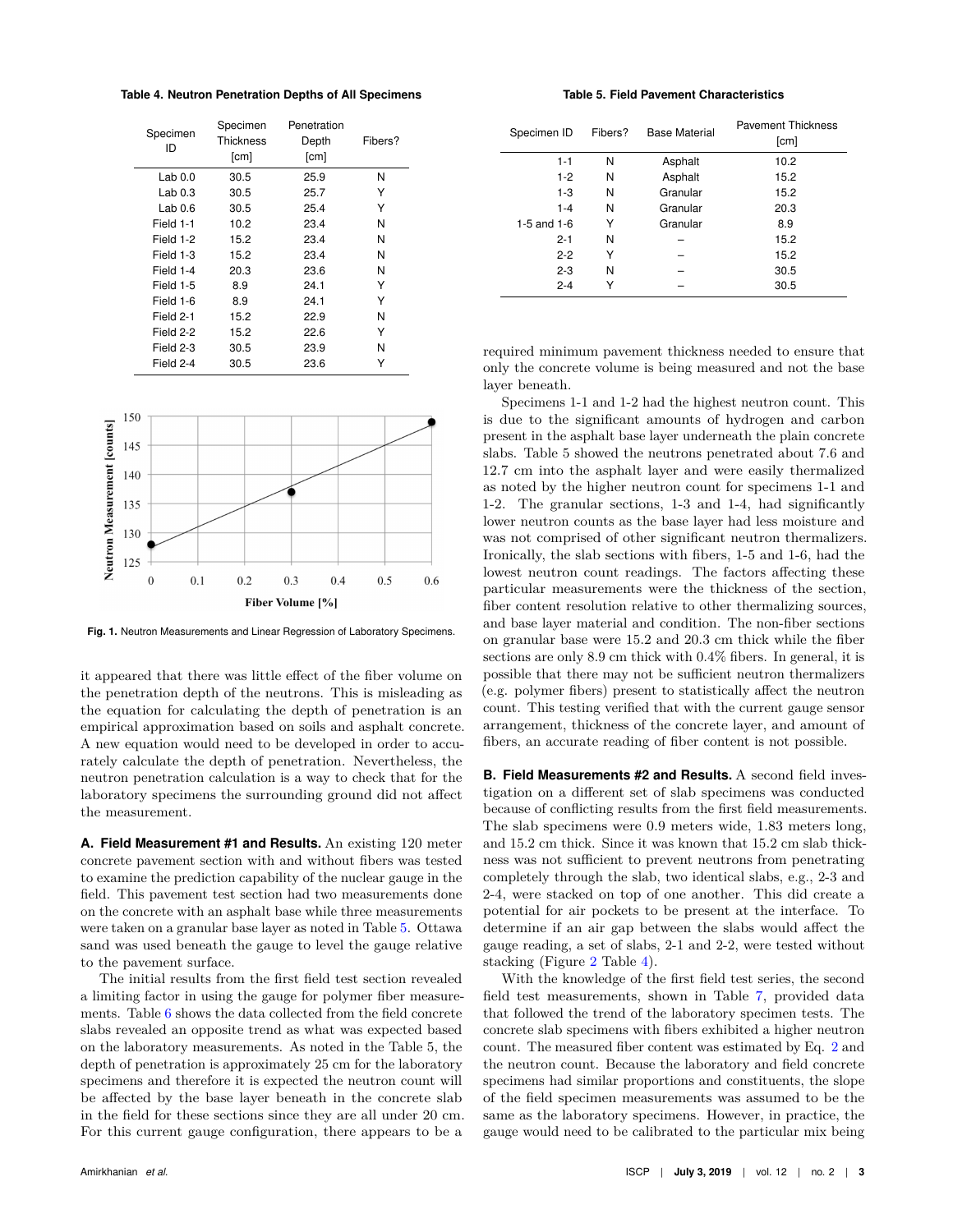#### **Table 6. Neutron Measurements of Field #1**

<span id="page-3-14"></span>

| Specimen ID          | $1 - 1$ | 1-2     | 1-3      | 1-4      | 1-5*     | 1-6*     |                                     |  |
|----------------------|---------|---------|----------|----------|----------|----------|-------------------------------------|--|
| Thickness [cm]       | 10.2    | 15.2    | 15.2     | 20.3     | 8.9      | 8.9      |                                     |  |
| <b>Base Material</b> | Asphalt | Asphalt | Granular | Granular | Granular | Granular |                                     |  |
| Average [counts]     | 234     | 233     | 218      | 215      | 202      | 203      | *These sections had fibers present. |  |
| St. Dev. [counts]    | 6       | 4       | 9        | b        | 4        |          |                                     |  |
| Coeff. of Var.       | 2.6%    | $1.9\%$ | 4.0%     | 2.1%     | 1.8%     | 3.3%     |                                     |  |
|                      |         |         |          |          |          |          |                                     |  |

<span id="page-3-15"></span>

**Fig. 2.** Nuclear Density Gauge on Field Specimen 2-1.

**Table 7. Neutron Measurements of Field #2**

<span id="page-3-16"></span>

| Specimen ID                   | $2 - 1$ | $2-2$ | $2 - 3$ | $2 - 4$ |
|-------------------------------|---------|-------|---------|---------|
| Thickness [in]                | 15.2    | 15.2  | 30.5    | 30.5    |
| Average [counts]              | 255     | 262   | 207     | 221     |
| St. Dev. [counts]             | 9       | 4     | 5       | 5       |
| Coeff of Var                  | 3.5%    | 1.5%  | 24%     | 2.3%    |
| <b>Measured Fiber Content</b> |         | 0.20% |         | 0.40%   |
| <b>Actual Fiber Content</b>   |         | 0.35% |         | 0.38%   |

used. To calibrate the offset of Eq. [2](#page-1-3) to the particular mix, the equation was solved for the known state of 0% fibers. The actual fiber content was verified by cutting samples out of the slab specimens and breaking them apart to weigh the fibers. Knowing the specific gravity of the fibers, the volume percentage could then be calculated.

The 15.2 cm specimen with fibers (2-2) significantly under predicted the fiber content present and the gauge measurement had a  $42.9\%$  error when compared to the actual value. The fact that the neutrons penetrated through the slab into the support layer underneath explains the low neutron count. When the thickness was doubled to 30.5 cm, the neutron readings proved more reliable. The gauge measured the fiber content at 0.40% while the true fiber content was 0.38%, a 5.3% error. This result, along with the laboratory specimen results, seems to indicate that a minimum thickness of 30 cm is required to obtain consistent and accurate measurements with the current gauge sensor layout. Therefore, a thick FRC slab in the field  $(> 30cm)$  is currently required to accurately assess the polymer fiber content with existing nuclear gage equipment. However, this limitation can be overcome if the source and detector positions could be optimally spaced to accommodate a thinner slab and determine near surface neutron count.

## **6. Conclusions**

This study has shown that a nuclear density gauge can be useful tool for determining the polymer fiber content of a hardened concrete pavement. The process first involves taking a calibration measurement on a concrete section without fibers. Once the equation is calibrated to the particular concrete pavement involved, the gauge can be used to measure sections with polymer fibers. The thickness of the pavement is crucial to obtaining a proper measurement. It appears that a minimum thickness of 30 cm is needed to ensure that the neutrons do not penetrate into the base layer and produce erratic readings with the current setup. Measurements on a 30 cm thick concrete slab yielded a fiber content with only 5.3% error. It is theoretically possible to significantly reduce the required slab thickness by adding an additional sensor and spacing them differently. It is also important to ensure that readings are taken relatively quickly to ensure the pavement is at a constant moisture state (i.e. not several days apart).

**ACKNOWLEDGMENTS.** The authors acknowledge the support from the National Science Foundation (NSF) through Grant CMMI #0800805. The authors would also like to thank Ken Brown and Robyn Myers of Troxler Electronic Laboratories for their product support and technical assistance. The contents of this paper reflect the views of the authors, who are responsible for the accuracy of the data and facts presented herein.

- <span id="page-3-0"></span>1. Belcher J, Sack H, Cuykendall T (1950) The measurements of soil moisture and density by neutron and gamma-ray scattering. *US Civil Aeronautics Administration Technical Development Report* 127.
- <span id="page-3-1"></span>2. Belcher J (1952) The measurement of soil moisture and density by neutron and gamma-ray scattering. *Highway Research Board Special Report* 2.
- <span id="page-3-2"></span>3. Roberts K, Gardner R (1967) Density and moisture content measurements by nuclear methods., (Highway Research Board NCHRP Report), Technical report.
- <span id="page-3-3"></span>4. Anday M, Hughes C (1967) Correlation and Conference of Portable Nuclear Density and Moisture Systems. in *Highway Research Board*. pp. 239–279.
- <span id="page-3-4"></span>5. Carlton P (1960) Application of Nuclear Soil Meters to Compaction Control for Airfield Pavement Construction. in *Symposium on Nuclear Methods for Measuring Soil Density and Moisture at the Sixty Third Annual Meeting of the American Society for Testing Materials*. Vol. 293, pp. 27–35.
- <span id="page-3-5"></span>6. Sebesta S, Scullion T, Zeig M (2003) Evaluation of Non-Nuclear Density Gauges for HMAC: Year 1 Report. in *Texas Transportation Institute*. pp. 04–0.
- <span id="page-3-13"></span>7. Steiner JL, Evett SR (1995) Precision of Neutron Scattering and Capacitance Type Soil Water Content Gauges from Field Calibration. *Soil Science Society of America Journal* 59(4):961– 968.
- <span id="page-3-6"></span>8. Dudley M, Powell B (2002) Evaluation of Measurement Techniques for Asphalt Pavement Density and Permeability. *Transportation Research Record: Journal of the Transportation Research Board* 1789:36–45.
- <span id="page-3-7"></span>9. Malisch W (1988) Roller Compacted Concrete Pavements. *Concrete Construction* 33(1):13– 17.
- <span id="page-3-8"></span>10. Kim Y (2007) Roller-Compacted Concrete Shoulder Construction on Interstate Highway in Georgia. *Transportation Research Record: Journal of the Transportation Research Board* 2040:71–79.
- <span id="page-3-9"></span>11. Wojakowski JB, Hossain M (1996) Effect of Concrete Mix Consolidation on Joint Faulting and Load Transfer Efficiency. *Transportation Research Record: Journal of the Transportation Research Board* 1544:3–8.
- <span id="page-3-10"></span>12. Troxler (2009) Troxler Electronic Laboratories in *Manual of Operation and Instruction Model 3450 RoadReader Plus*.
- <span id="page-3-11"></span>13. Compton A (1923) A Quantum Theory of the Scattering of X-rays by Light Elements. *Physical Review* 21(5):483–502.
- <span id="page-3-12"></span>14. Lovesey S, Marshall W (1971) *Theory of Thermal Neutron Scattering*. (Oxford University Press, London).